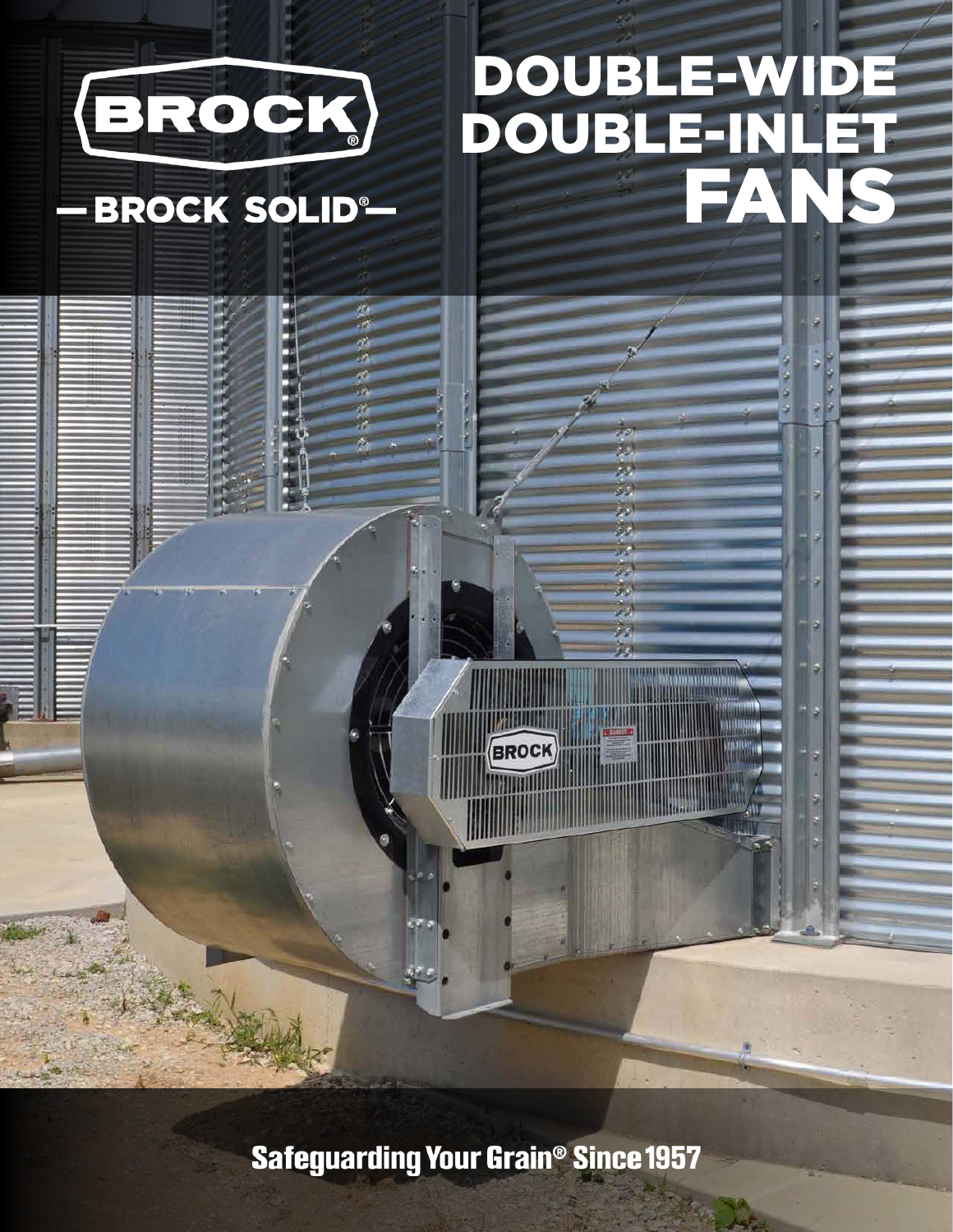# Protecting Your Investment

When months of hard work<br>go into producing a grain crop, trust it to the best in aeration fans: Brock.

Brock Solid® is our guarantee of trusted reliability you can count on day in and day out. It's unmistakable quality, built to last year after year. And it's the

same guarantee we founded the company on back in 1957.

Today, our dealers continue to uphold those standards, providing the superior service and support customers expect from Brock. Brock Solid means you can depend on them and us. Times may

change, but our solid values are stronger than ever.

Whether you're a farmer storing your own grain or a commercial operation entrusted with safeguarding your customer's crops, Brock Solid delivers. Always has, always will.

## Double-Wide Double-Inlet Fans

**B** rock's new GUARDIAN® Series<br> **B** double-wide double-inlet centrifugal fan line offers:

- The double-wide centrifugal wheel is more efficient and naturally provides more airflow than a single-wide wheel.
- Choice of low-speed or highspeed models.
- Choice of 30-, 40- or 50-horsepower motors.
- Low-speed fans with high airflows at low to medium static pressures for larger storage bins.
- High-speed fans with low airflows at high static pressures for more efficient aeration of tall stored grain heights.



Aluminum Wheel is corrosion resistant and lightweight for better wheel balance.



Factory-balanced Centrifugal Wheels provide smooth, efficient fan operation aided by Brock's cable suspension mounts for hanging fans from the bin's sidewall. Cable suspension makes it easier to clean under the fan and is 50% less than the cost of a concrete foundation. Concrete foundation option is available.



Belt-drive Operation offers quieter (3 dB less), smoother fan operation with less vibration compared to direct drive single inlet fans. It also makes drive system maintenance easy. The fan safety guard has been removed to show the belt drive in this photo.



Fan Motor mounts on transition housing to eliminate the typical added suspension needed for the motor along with potential strain on fan motor bearings. Future fan motor upgrades to higher horsepower are also easier.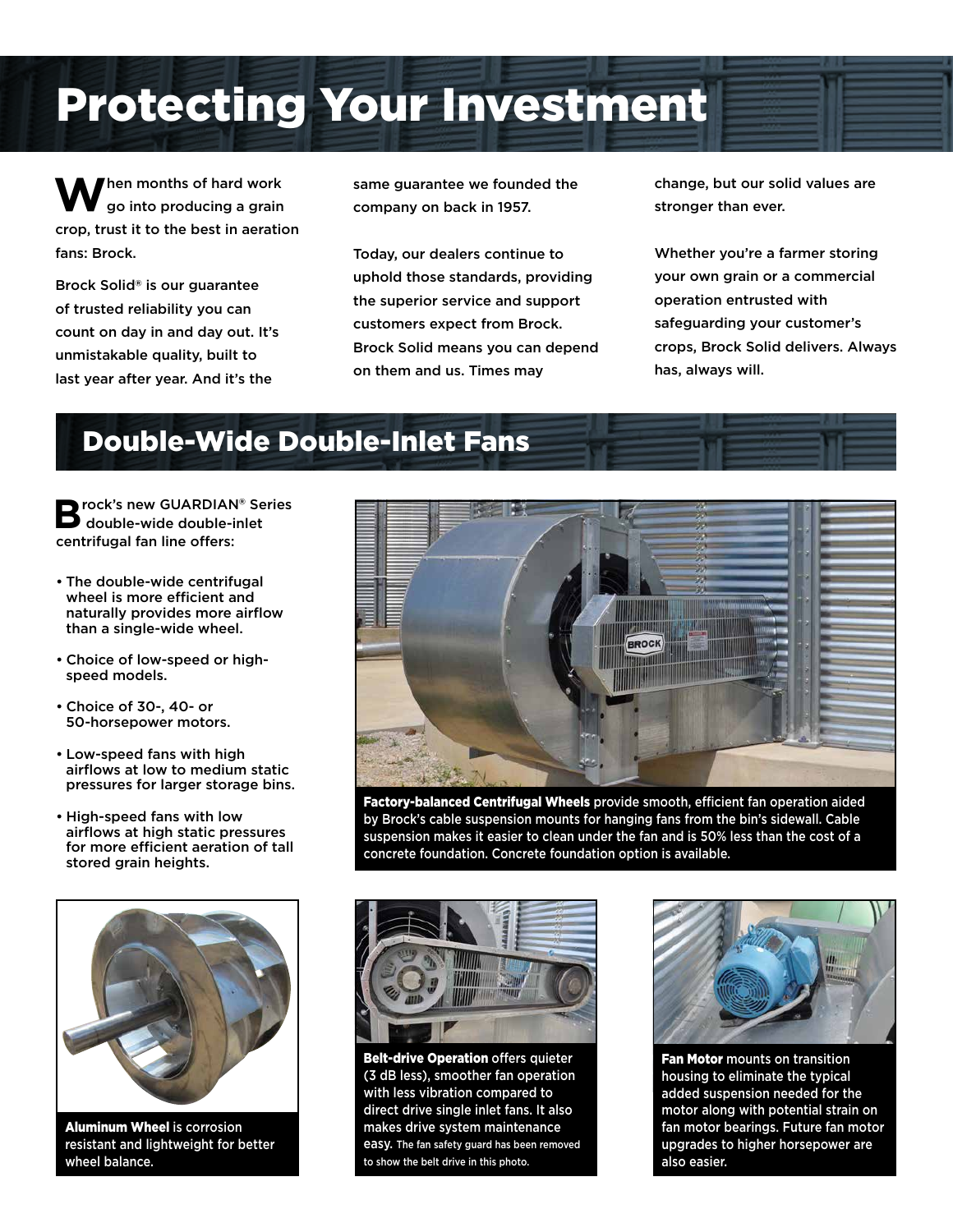# Double-Wide Double-Inlet Fans



Fan Arrives with fan transition already mounted. This makes the fan installation faster, easier and saves on-site assembly labor and cost.



These Brock Fans are Variable-Frequency Drive (VFD) capable to help provide more precise control of the fan's speed and energy consumption.



## Fan Selection Made Easy

**C**hoosing the right BROCK® Aeration Fan is easy with Brock's AIR<br>SOLVER® Fan Selection Software. Your Brock dealer simply enters your storage system's aeration requirements and the software helps choose the aeration fan type and size appropriate for meeting your aeration needs.

# Choose the Fan Model That Best Matches Your Need

|                  |    |              | <b>Inches of Static Pressure</b> |        |        |        |        |        |        |        |        |        |
|------------------|----|--------------|----------------------------------|--------|--------|--------|--------|--------|--------|--------|--------|--------|
| <b>Fan Model</b> | НP | Fan<br>Speed | 0.0                              | 2.0    | 4.0    | 6.0    | 8.0    | 10.0   | 12.0   | 14.0   | 16.0   | 18.0   |
| LC27D1-303       | 30 | Low          | 37,325                           | 33,210 | 28,510 | 23,810 | 19,200 |        |        |        |        |        |
| LC27D5-303       | 30 | High         | 21,400                           | 20,350 | 19,160 | 17,700 | 16,200 | 14,500 | 12,400 | 10,400 |        |        |
| LC27D1-403       | 40 | Low          | 40,500                           | 37,000 | 33,325 | 28,750 | 24,680 | 20,515 |        |        |        |        |
| LC27D5-403       | 40 | High         | 23,400                           | 22,444 | 21,350 | 20,150 | 18,750 | 17,450 | 15,890 | 13,910 | 11,500 |        |
| LC27D1-503       | 50 | Low          | 44,200                           | 40,500 | 36,800 | 33,000 | 28,900 | 25,000 |        |        |        |        |
| LC27D5-503       | 50 | High         | 25,250                           | 24,357 | 23,365 | 22,323 | 21,058 | 19,794 | 18,529 | 17,100 | 15,340 | 12,866 |

Airflow Ratings (Cubic Feet Per Minute – CFM)

Airflow ratings have been determined by an independent fan testing facility in accordance with AMCA Standard 210. Contact your local Brock dealer for help in selecting a fan.